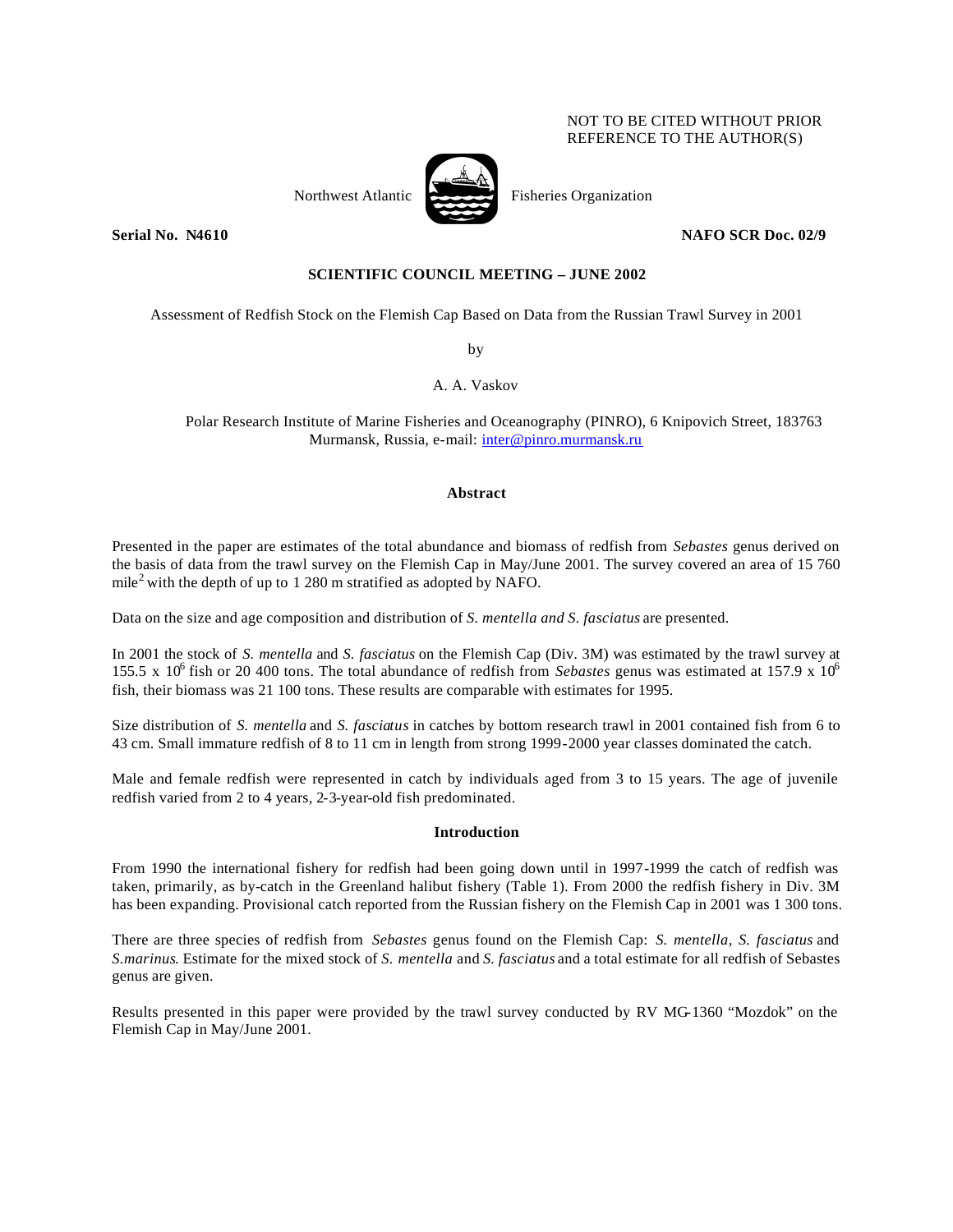### **Materials and Methods**

In 2001 the trawl survey was conducted using a stratified random method (Doubleday, 1981; Bulatova and Chumakov, 1986). Hauls were done to as deep as 1 280 m in accordance with stratification of the division suggested in the paper by Bishop (1994).

Hauls were performed on a 24-hour basis. A fine-meshed insertion (a=10-12 mm) was used in the codend of a standard bottom research trawl, drawing 1625A. A total of 90 half-hour valid hauls were done (Fig. 1). The trawl survey covered an area of 15 760 mile<sup>2</sup>.

As it was difficult to identify precisely the species of redfish, they were split into two groups. The first group included *S. mentella* and *S. fasciatus* and the second one *S. marinus*.

Biological materials were collected and processed according to methods adopted by PINRO and NAFO.

Before 1995 redfish assessment surveys on the Flemish Cap covered the strata with the depth range from 127 to 731 m, in 1996 down to 915 m.

Table 2 presents data from Russian surveys on the Flemish Cap in 1987-2001.

## **Results and Discussion**

Beaked redfish were found in catches over the whole area on the Flemish Cap covered by the survey, except strata 530 and 532 (Table 3). In strata with depth from 127 to 366 m the average catch of redfish per valid haul was, as a rule, less than 10 kg. In 2001, *S. mentella* and *S. fasciatus* were distributed mainly in strata with depth from 367 to 914 m. Highest densities were recorded for strata 514 (165.3 kg) and 518 (180.3 kg). In strata with deeper depth only single individuals of beaked redfish were found.

*Sebastes marinus* was found to be distributed, predominantly, in depth less than 549 m, its catch per one valid haul did not exceed 3.3 kg (Table 4).

Analysis of historic data from Russian research surveys has shown that from 1991 on a major part of the stock of *S. mentella* and *S. fasciatus* has been gradually changing its distribution moving to deeper waters on the Flemish Cap (Tables 5, 6). The distribution of *S. marinus* did not change much over 1987 to 2001 (Tables 7, 8).

Size distribution of *S. mentella* and *S. fasciatus* in catches by bottom research trawl in 2001 was from 6 cm to 43 cm (Fig. 2). Small immature redfish of 8-11 cm in length from strong 1999-2000 year-classes dominated the catch (37.3%). Male and female redfish were represented in catch by individuals-at-age from 3 to 15 years (Fig. 3). Juvenile redfish had the length of 6 to 15 cm, 2-3-year-olds predominated.

Russian research on the Flemish Cap over years has shown that the dynamics of abundance of redfish in this area is characterized by significant variability related to the strength of year-classes. The same variability of the proportion of poor and strong year-classes was noted before for the Flemish Cap cod (Konstantinov and Noskov, 1997).

Over 1971 to 2001 strong year-classes of redfish in Div. 3M were noted in 1969-1970, 1972-1973, 1979-1980, 1985-1986, 1989-1990, 1999-2000 (Fig. 4, 5, 6). Our analysis showed that in the 1970s strong year-classes appeared with periodicity of 2-4 years. Later on this time interval increased and the last strong year-class emerged 9-10 years after the appearance of previous strong year-class. It should be mentioned that 1969-1970 year-classes assessed as abundant in 1971 were subsequently recorded only by surveys conducted in 1974-1975. The fate of 1977-1978 yearclasses, which did not show in surveys in later years, still remains unclear.

In our view, the strength of a year-class is related to production conditions, of which, water circulation plays a key role. A hydrographic regime on the Flemish Cap is impacted by the Flemish Cap branch of the Labrador current, which forms anticyclonic eddy (Elizarov and Prokhorov, 1958; Buzdalin and Elizarov, 1962). Anticyclonic circle of currents due to convergence of water to the axis of vortex sets a boundary for the distribution area of ichthyoplankton, where juvenile fish settling down to the near-bottom water layer become aggregated above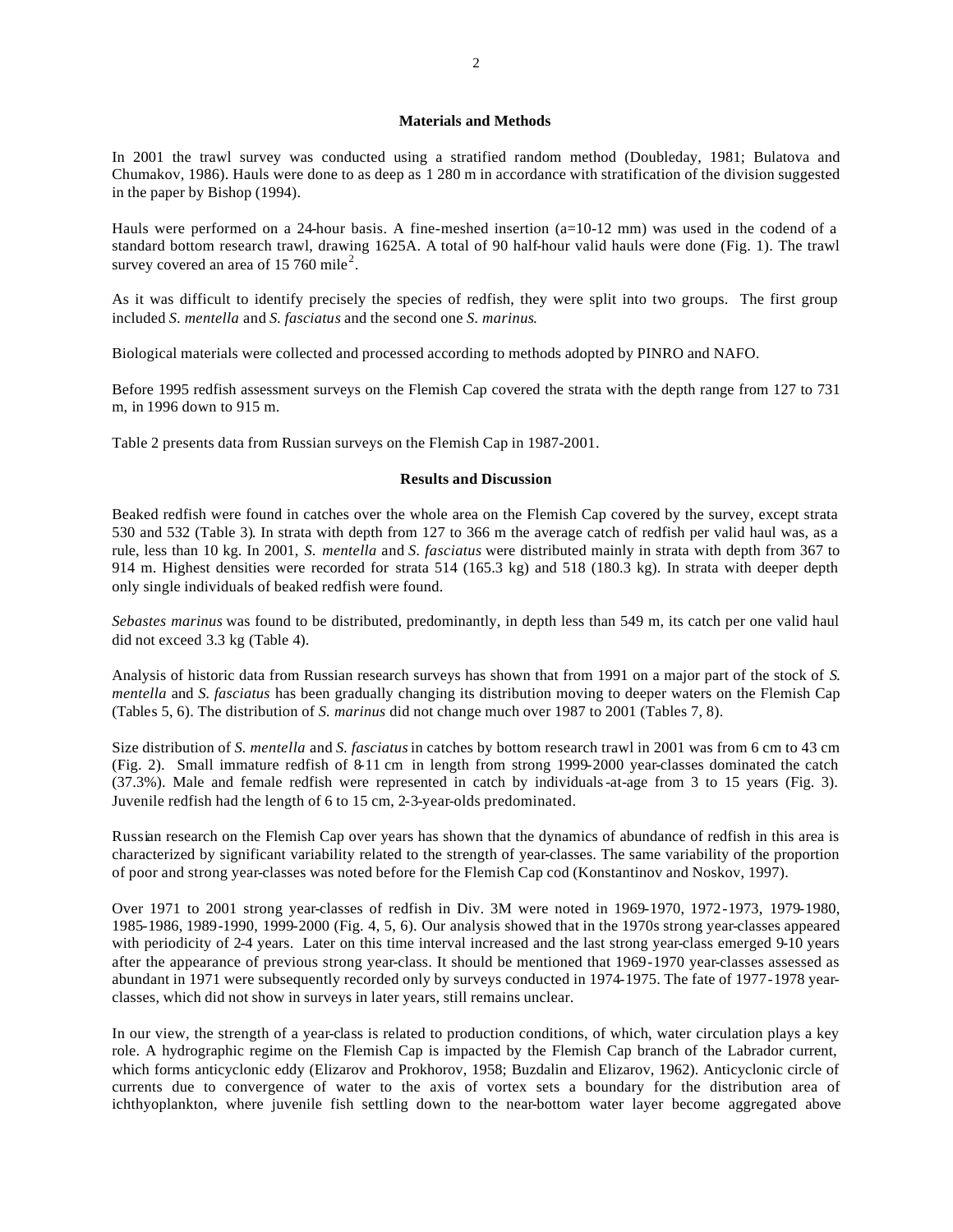shallows. With a relatively small size of the bank surrounded by deep oceanic water this factor is of no less importance in fish production.

It has been established earlier, that the strength of cod year-classes is related to the dynamic state of the vortex and increases with the growth of anticyclonic current (Borovkov *et al.*, 1978). Variation of strength of year-classes of the Flemish Cap cod was related to changes in the intensity and position of the vortex axis, which were, in turn, dependent on the dynamic state of the Flemish Cap current.

In recent years the spawning stock of redfish on the Flemish Cap was low. In 2000 the spawning stock was 17.6% of the total stock (Avila de Melo *et al.*, 2001). However, in 1999-2000 a strong year-class appeared. In our view, the production of a strong year-class of redfish in Div. 3M is governed by hydrographic conditions to a larger extent than by status of the spawning stock. The growth of anticyclonic current, most likely, contributed to enhanced strength of year-classes while its weakening to a larger transport of larval and juvenile redfish beyond the bank. In turn, the appearance of strong year-classes could, apparently, be regarded as an "indicator" of hydrographic conditions.

The biomass of *S. mentella* and *S. fasciatus* was estimated by the trawl survey in 2001 at 20 400 tons, and abundance at 155.5 x 10<sup>6</sup> fish (Table 9). These estimates are comparable with the estimates for 1995.

Total stock of redfish from *Sebastes* genus varied over 1987 to 1996 from 71.9 to 2008.0 x 10<sup>6</sup> fish or from 15 900 to 110 700 tons. In 2001 the total stock was 21 100 tons or 157.9 x  $10^6$  fish. It should be noted, that the 2001 survey covered a larger area. The proportion of redfish in strata with depth 732-914 m was 12.8% in deeper strata (914- 1 280 m) the biomass was 1.2%.

Data provided by various surveys (Vaskov, 1997; Saborido and Vazquez, 2001) suggest that there is significant year-to-year variation between estimates of the redfish stock. A major reason behind it is, in our opinion, a complexity associated with assessment of the pelagic component of the stock. The Spanish trawl survey in 2000 showed an increase in the stock of redfish on the Flemish Cap (Fig. 7). Total biomass of all redfish from *Sebastes* genus increased from 82 900 tons in 1999 to 149 200 tons and corresponds to the 1998 level. In general, as data from the EU surveys conducted in 1988-2000 suggest the redfish stock in this area has been showing an increasing trend in recent years.

#### **References**

- AVILA DE MELO, A. M., R. ALPOIM, and F. SABORIDO-REY. 2001. A Comparative Assessment and Medium Term Projections of Redfish (*S. mentella and S. fasciatus*) in NAFO Division 3M. *NAFO SCR Doc*., No. 45, Ser. No N4423, 66 p.
- BISHOP, C. A. MS 1994. Revisions and additions to stratification schemes used during research vessel surveys in NAFO Subareas 2 and 3. *NAFO SCR Doc*. 94/43, Serial No. N2413, 23 p.
- BOROVKOV, V. A., V. D.BOITSOV, and B. P. KUDLO. 1978. Role of water circulation in development of year class strength of the Flemish Cap cod. *Trudy PINRO,* vyp. XL, Murmansk*,* p. 133-139
- BULATOVA, A. Yu., and A. K. CHUMAKOV. MS 1986. USSR trawl surveys in NAFO Subarea 0,2,3. *NAFO SCR Doc*., No. 66, Serial No. N1183,13 p.
- BUZDALIN, YU. I., and A. A. ELIZAROV. 1962. Hydrographic conditions on the Newfoundland Bank and Labrador in 1960. *In:* Soviet fisheries research in the Northwest Atlantic. *VNIRO-PINRO*, Moscow, p. 155- 171.
- DOUBLEDAY, W. G. Editor. 1981. Manual on groundfish survey in the Northwest Atlantic. *NAFO Sci. Coun. Studies*, **2**: 55 p.
- ELIZAROV, A. A., and V. S. PROKHOROV. 1958. Hydrographic conditions and fisheries on the Flemish Cap Bank in March and May 1958. *PINRO Scientific and Technical Bulletin*, No. 3(7), p. 57-59.
- KONSTANTINOV, K. G., and A. S. NOSKOV. 1977. Report on the USSR investigations in the ICNAF area, 1976. ICNAF Summ. Doc., No. 15, Serial No. N5071, 39 p.
- VASKOV, A. A. 1997. Stock assessment of redfish Division 3M by data from 1996 Russian trawl survey. *NAFO SCR Doc*., No. 8, Serial No. N2835, 7 p.
- SABORIDO, F. and A. VÁZQUEZ. MS 2001. Results from Bottom Trawl Survey on Flemish Cap of July 2000. *NAFO SCR Doc*., No. 22, Serial No. N4390, 56 p.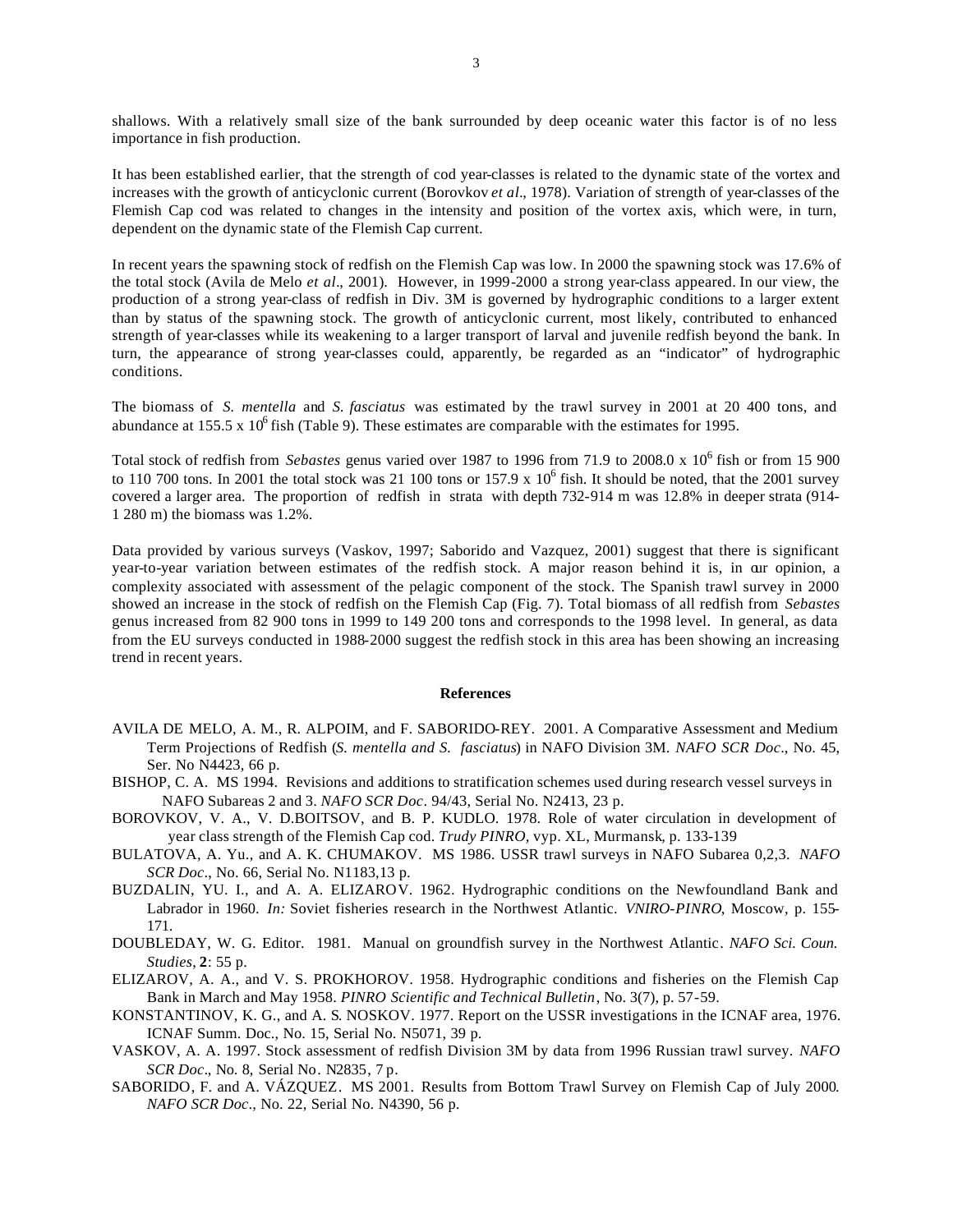# TABLE 1**.** Nominal catches by country (tons) of redfish in Div. 3M, 1990-2000.

| Country      |        | Year  |       |       |      |                |      |      |      |                |          |  |  |  |
|--------------|--------|-------|-------|-------|------|----------------|------|------|------|----------------|----------|--|--|--|
|              | 1990   | 1991  | 1992  | 1993  | 1994 | 1995           | 1996 | 1997 | 1998 | 1999           | 2000     |  |  |  |
| Canada       |        | 2     |       | 10    |      |                |      |      |      |                | 5        |  |  |  |
| Cuba         | 8390   | 1772  | 2304  | 945   |      |                |      |      |      | $\overline{c}$ |          |  |  |  |
| Faroe Is.    |        |       | 19    | 61    | 12   | 15             | 1    |      |      |                |          |  |  |  |
| Greenland    |        |       | 1     | 55    | 25   | $\overline{4}$ | 2    |      | 2    |                |          |  |  |  |
| France       |        |       |       |       |      |                |      |      | 2    |                |          |  |  |  |
| Germany      | 8232   | 6237  | 3443  | 295   |      |                |      |      |      |                |          |  |  |  |
| Iceland      |        |       |       |       | 10   |                |      |      |      |                |          |  |  |  |
| Japan        | 4164   | 1431  | 1424  | 967   | 488  | 553            | 678  | 212  | 439  | 320            | 31       |  |  |  |
| Norway       |        |       |       |       | 8    |                |      |      |      |                |          |  |  |  |
| Portugal     | 23330  | 3788  | 3198  | 4782  | 5632 | 1284           | 281  | 83   | 259  | 97             | 924      |  |  |  |
| Spain        | 3832   | 472   | 204   | 100   | 610  | 165            | 113  | 129  | 262  | 268            | 302      |  |  |  |
| <b>USSR</b>  | 69162  | 24763 |       |       |      |                |      |      |      |                |          |  |  |  |
| Russia       |        |       | 2937  | 2035  | 2980 | 3560           | 52   |      | 7    | 108            | 1864     |  |  |  |
| U. Kingdom   |        | 5     |       |       |      |                |      |      |      |                |          |  |  |  |
| S. Korea     | 16664  | 2936  | 8350  | 2962  |      |                |      |      |      |                |          |  |  |  |
| Latvia       |        |       | 7441  | 5099  | 94   | 304            |      |      |      |                | 13       |  |  |  |
| Estonia      |        |       |       | 2188  | 47   | 863            | 13   |      |      |                | 626      |  |  |  |
| Lithuania    |        |       | 2149  | 2112  | 8    |                |      |      |      |                | $\Omega$ |  |  |  |
| <b>Total</b> | 133774 | 41406 | 31470 | 21611 | 9914 | 6748           | 1140 | 424  | 972  | 795            | 3766     |  |  |  |

### STATLANT 21A.

TABLE 2. A list of Russian trawl surveys in 1987-2001.

| Year | Vessel                 | Valid tows | Area, sq.miles | <b>Dates</b>    |
|------|------------------------|------------|----------------|-----------------|
|      |                        |            |                |                 |
| 1987 | $MB-1202$ "Persey-III" | 131        | 10555          | $21.06 - 07.07$ |
| 1988 | $MB-1202$ "Persey-III" | 124        | 10555          | $04.06 - 16.06$ |
| 1989 | $MB-1202$ "Persey-III" | 129        | 10555          | $24.06 - 08.07$ |
| 1990 | $MB-1202$ "Persey-III" | 119        | 10555          | $21.06 - 03.07$ |
| 1991 | $MG-1362$ "Vilnus"     | 100        | 10555          | $27.04 - 08.05$ |
| 1992 | MG-1366 "K.Shajtanov"  | 53         | 10555          | $15.04 - 20.04$ |
| 1993 | $MG-1362$ "Vilnus"     | 69         | 10555          | $27.06 - 07.07$ |
| 1995 | $MI - 0708$ "Olenica"  | 58         | 10555          | $20.05 - 29.05$ |
| 1996 | $MI - 8339$ "Olaine"   | 76         | 11961          | $30.04 - 12.05$ |
| 2001 | MG-1360 "Mozdok"       | 90         | 15760          | $10.05 - 04.06$ |
|      |                        |            |                |                 |

\* No investigations were carried out in 1994, 1997-2000.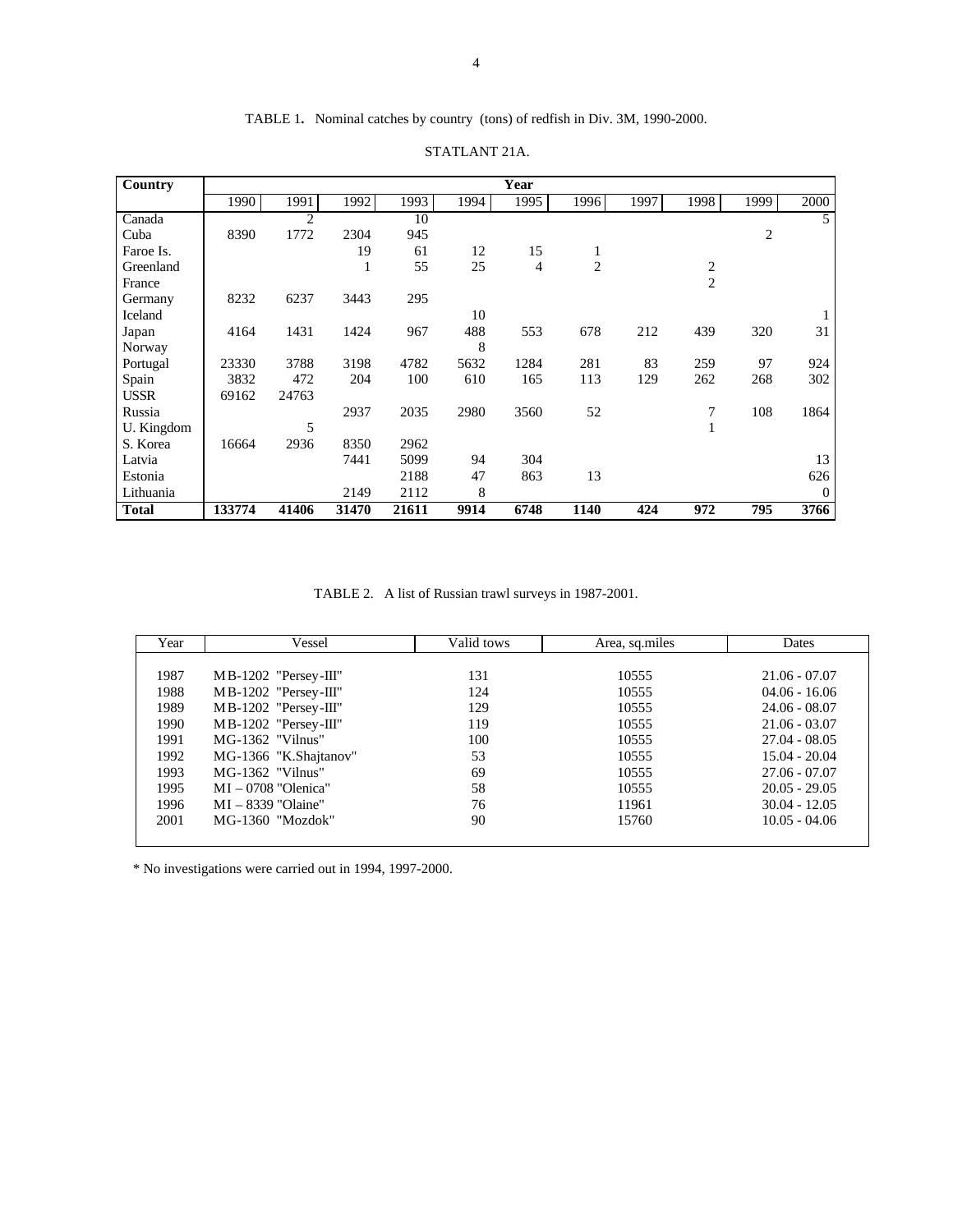| Depth, m<br>Stratum | Area,              | Nos of            | Mean catch /<br>1 valid tow |              | Abundance  | Biomass,         |              |
|---------------------|--------------------|-------------------|-----------------------------|--------------|------------|------------------|--------------|
|                     |                    | mile <sup>2</sup> | tows                        |              |            | 000              | tons         |
|                     |                    |                   |                             | fish         | kg         |                  |              |
|                     |                    |                   |                             |              |            |                  |              |
| 501                 | 127-146<br>147-183 | 342               | 3<br>3                      | 6,3          | 0,1        | 159,6            | 2,5          |
| 502<br>503          | 185-256            | 838<br>628        | 3                           | 37,3<br>81,0 | 0,4<br>1,5 | 2321,6<br>3768,0 | 24,8<br>69,8 |
| 504                 | 185-256            | 348               | 3                           | 16,7         | 0,5        | 430,5            | 12,9         |
| 505                 | 185-256            | 703               | 3                           | 37,4         | 1,2        | 1947,6           | 62,5         |
| 506                 | 185-256            | 496               | 3                           | 251,4        | 5,1        | 9236,6           | 187,4        |
| 507                 | 258-366            | 822               | 3                           | 65,0         | 2,4        | 3957,8           | 146,1        |
| 508                 | 258-366            | 646               | 3                           | 62,6         | 2,8        | 2995,5           | 134,0        |
| 509                 | 258-366            | 314               | 3                           | 179,4        | 18,4       | 4172,7           | 427,9        |
| 510                 | 258-366            | 951               | 3                           | 44,1         | 6,3        | 3106,6           | 443,8        |
| 511                 | 258-366            | 806               | 3                           | 376,6        | 6,0        | 22484,4          | 358,2        |
| 512                 | 367-549            | 670               | 3                           | 92,7         | 15,6       | 4600,7           | 774,2        |
| 513                 | 367-549            | 249               | $\overline{3}$              | 378,9        | 68,7       | 6988,6           | 1267,1       |
| 514                 | 367-549            | 602               | 3                           | 1028,7       | 165,3      | 45872,4          | 7371,2       |
| 515                 | 367-549            | 666               | $\overline{3}$              | 206,1        | 10,6       | 10167,6          | 522,9        |
| 516                 | 550-731            | 634               | 3                           | 133,4        | 35,6       | 6264,8           | 1671,9       |
| 517                 | 550-731            | 216               | $\overline{c}$              | 105,0        | 27,8       | 1680,0           | 444,8        |
| 518                 | 550-731            | 210               | $\overline{3}$              | 763,1        | 180,3      | 11870,4          | 2804,7       |
| 519                 | 550-731            | 414               | $\overline{4}$              | 149,0        | 31,8       | 4569,3           | 975,2        |
| 520                 | 732-914            | 525               | 3                           | 40,3         | 13,5       | 1567,2           | 525,0        |
| 524                 | 732-914            | 253               | $\overline{3}$              | 29,7         | 9,3        | 556,6            | 174,3        |
| 528                 | 732-914            | 530               | 3                           | 126,7        | 38,4       | 4974,1           | 1507,6       |
| 533                 | 732-914            | 98                | $\overline{c}$              | 210,5        | 56,9       | 1528,1           | 413,1        |
| 521                 | 915-1097           | 517               | $\overline{\mathbf{3}}$     | 1,0          | 0,5        | 38,3             | 18,2         |
| 525                 | 915-1097           | 226               | $\overline{c}$              | 1,0          | 0,6        | 16,7             | 10,1         |
| 529                 | 915-1097           | 488               | 3                           | 4,0          | 1,4        | 114,6            | 50,9         |
| 532                 | 915-1097           | 238               | 3                           | 0,0          | 0,0        | 0,0              | 0,0          |
| 534                 | 915-1097           | 486               | 3                           | 2,3          | 1,0        | 84,0             | 36,0         |
| 522                 | 1098-1280          | 533               | 3                           | 0,3          | 0,1        | 13,2             | 4,3          |
| 526                 | 1098-1280          | 177               | $\overline{c}$              | 0,5          | 0,1        | 6,6              | 1,7          |
| 530                 | 1098-1280          | 1134              | 3                           | 0,0          | 0.0        | 0,0              | 0.0          |
| <b>Total</b>        |                    | 15760             | 90                          |              |            | 155494,1         | 20443.1      |

TABLE 3. Results from the trawl survey for Beaked Redfish (*S. mentella and S. fasciatus*) in Div. 3M, 2001.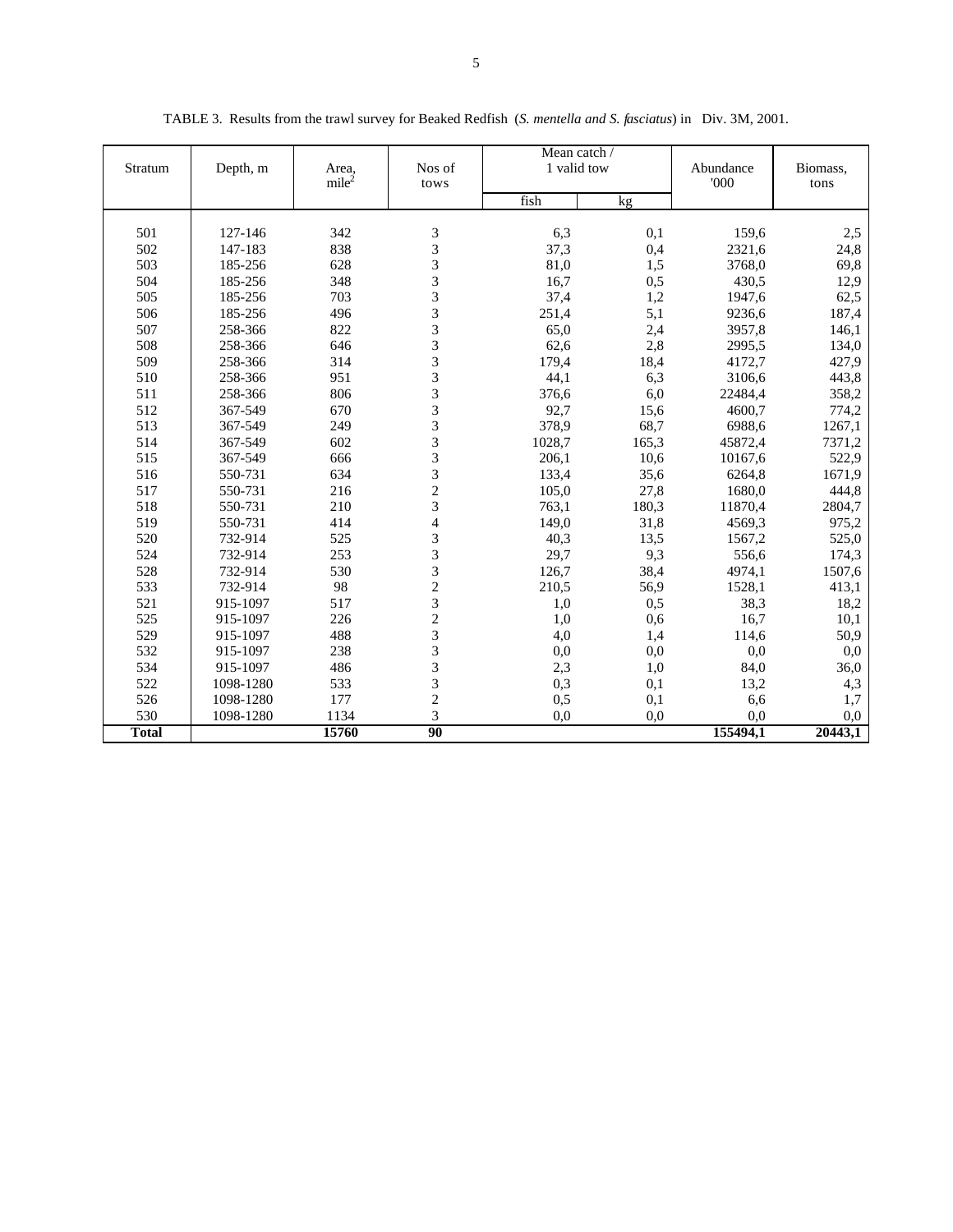| Stratum      | Depth, m  | Area,<br>mile <sup>2</sup> | Nos of<br>Tows          | Mean catch /<br>1 valid tow | Abundance<br>'000 | Biomass.<br>tons |         |
|--------------|-----------|----------------------------|-------------------------|-----------------------------|-------------------|------------------|---------|
|              |           |                            |                         | fish                        | kg                |                  |         |
| 501          | 127-146   | 342                        |                         | 2.3                         | 0.9               | 59.1             | 23.6    |
| 502          | 147-183   | 838                        | 3                       | 0.7                         | 0.3               | 41.4             | 19.9    |
| 503          | 185-256   | 628                        | $\frac{3}{3}$           | 0.0                         | 0.0               | 0.0              | 0.0     |
| 504          | 185-256   | 348                        | 3                       | 3.3                         | 0.6               | 85.9             | 14.9    |
| 505          | 185-256   | 703                        | $\overline{3}$          | 0.7                         | 0.3               | 34.7             | 13.3    |
| 506          | 185-256   | 496                        | 3                       | 3.0                         | 0.5               | 110.2            | 17.4    |
| 507          | 258-366   | 822                        | 3                       | 1.3                         | 0.5               | 81.2             | 33.0    |
| 508          | 258-366   | 646                        | $\overline{\mathbf{3}}$ | 3.3                         | 0.7               | 159.5            | 34.0    |
| 509          | 258-366   | 314                        | $\overline{3}$          | 4.7                         | 1.1               | 108.5            | 25.6    |
| 510          | 258-366   | 951                        | 3                       | 8.0                         | 2.0               | 563.6            | 142.4   |
| 511          | 258-366   | 806                        | 3                       | 6.7                         | 1.9               | 398.0            | 110.6   |
| 512          | 367-549   | 670                        |                         | 0.3                         | 0.1               | 16.5             | 3.8     |
| 513          | 367-549   | 249                        | $\frac{3}{3}$           | 5.0                         | 1.6               | 92.2             | 29.9    |
| 514          | 367-549   | 602                        | 3                       | 10.7                        | 3.3               | 475.7            | 148.0   |
| 515          | 367-549   | 666                        | 3                       | 3.7                         | 0.9               | 180.9            | 42.6    |
| 516          | 550-731   | 634                        | 3                       | 0.0                         | 0.0               | 0.0              | $0.0\,$ |
| 517          | 550-731   | 216                        | $\overline{c}$          | 0.0                         | 0.0               | 0.0              | 0.0     |
| 518          | 550-731   | 210                        | $\overline{3}$          | 0.0                         | 0.0               | 0.0              | 0.0     |
| 519          | 550-731   | 414                        | $\overline{\mathbf{4}}$ | 0.5                         | 0.3               | 15.3             | 9.7     |
| 520          | 732-914   | 525                        | 3                       | 0.0                         | 0.0               | 0.0              | 0.0     |
| 524          | 732-914   | 253                        | 3                       | 0.0                         | 0.0               | 0.0              | $0.0\,$ |
| 528          | 732-914   | 530                        | 3                       | 0.0                         | 0.0               | 0.0              | 0.0     |
| 533          | 732-914   | 98                         | $\overline{c}$          | 0.0                         | 0.0               | 0.0              | 0.0     |
| 521          | 915-1097  | 517                        | 3                       | 0.0                         | 0.0               | 0.0              | 0.0     |
| 525          | 915-1097  | 226                        | $\overline{c}$          | 0.0                         | 0.0               | 0.0              | 0.0     |
| 529          | 915-1097  | 488                        | 3                       | 0.0                         | 0.0               | 0.0              | 0.0     |
| 532          | 915-1097  | 238                        | $\overline{3}$          | 0.0                         | 0.0               | 0.0              | 0.0     |
| 534          | 915-1097  | 486                        | 3                       | 0.0                         | 0.0               | 0.0              | 0.0     |
| 522          | 1098-1280 | 533                        | 3                       | 0.0                         | 0.0               | 0.0              | 0.0     |
| 526          | 1098-1280 | 177                        | $\overline{c}$          | 0.0                         | 0.0               | 0.0              | $0.0\,$ |
| 530          | 1098-1280 | 1134                       | 3                       | 0.0                         | 0.0               | 0.0              | 0.0     |
| <b>Total</b> |           | 15760                      | $\overline{90}$         |                             |                   | 2422.8           | 668.7   |

TABLE 4. Results from the trawl survey for *S. marinus* in Div. 3M, 2001.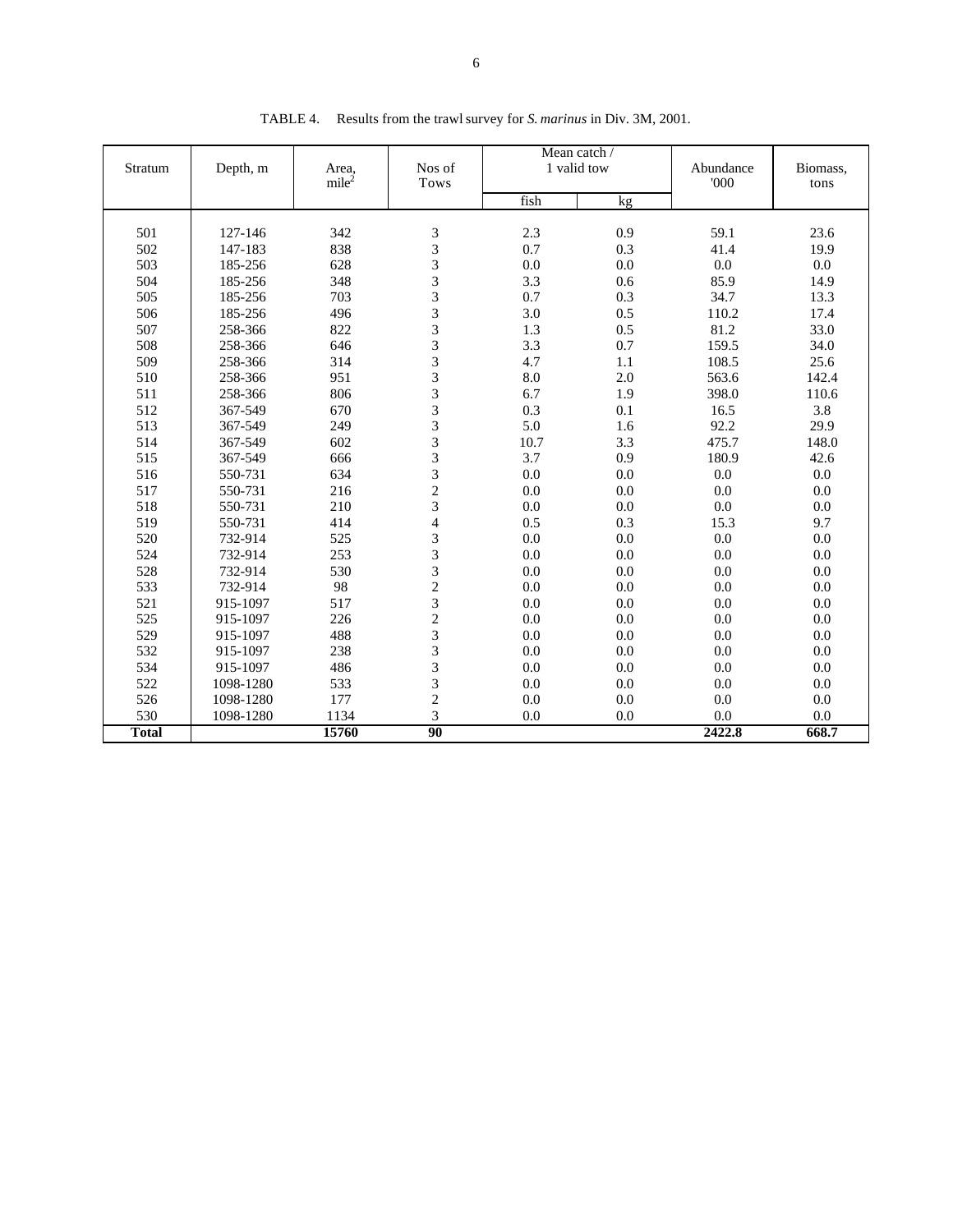|         | Depth, m  |         |       |       |         | Year     |                          |       |       |       |         |
|---------|-----------|---------|-------|-------|---------|----------|--------------------------|-------|-------|-------|---------|
| Stratum |           | 1987    | 1988  | 1989  | 1990    | 1991     | 1992                     | 1993  | 1995  | 1996  | 2001    |
| 501     | 127-146   | 0.0     | 0.0   | 0.0   | 0.0     | 0.04     |                          | 0.0   | 0.04  | 1.5   | 0.1     |
| 502     | 147-183   | $0.2\,$ | 1.0   | 0.0   | $0.0\,$ | 0.4      |                          | 0.0   | 0.0   | 0.1   | 0.4     |
| 503     | 185-256   | 1.1     | 0.6   | 84.9  | $0.0\,$ | 0.4      | 1.7                      | 0.4   | 0.4   | 0.04  | 1.5     |
| 504     | 185-256   | 1.3     | 0.6   | 0.5   | 0.01    | 0.6      | $\overline{\phantom{a}}$ | 0.0   | 1.8   | 0.4   | $0.5\,$ |
| 505     | 185-256   | 0.4     | 2.8   | 0.4   | $0.0\,$ | $1.0\,$  | 0.1                      | 0.3   | 1.2   | 0.3   | 1.2     |
| 506     | 185-256   | 0.9     | 0.7   | 0.9   | 0.2     | 1.2      | 2.3                      | 0.0   | 0.6   | 0.3   | 5.1     |
| 507     | 258-366   | 289.4   | 17.9  | 45.1  | 3.8     | 2.7      | 7.7                      | 319.7 | 1.8   | 0.6   | 2.4     |
| 508     | 258-366   | 239.2   | 5.1   | 259.1 | 1.9     | $1.0\,$  | 10.3                     | 94.0  | 0.8   | 0.3   | 2.8     |
| 509     | 258-366   | 405.0   | 26.8  | 191.1 | 44.9    | 12.0     | $\overline{\phantom{a}}$ | 350.4 | 18.3  | 2.6   | 18.4    |
| 510     | 258-366   | 271.5   | 59.5  | 112.7 | 94.2    | 25.3     | 19.1                     | 161.0 | 44.1  | 3.9   | 6.3     |
| 511     | 258-366   | 152.1   | 200.9 | 363.3 | 42.2    | 190.8    | 8.3                      | 119.4 | 5.1   | 5.6   | 6.0     |
| 512     | 367-549   | 188.3   | 83.6  | 286.3 | 39.9    | 32.4     | 35.2                     | 65.2  | 6.0   | 3.7   | 15.6    |
| 513     | 367-549   | 225.7   | 43.0  | 68.2  | 25.0    | 22.1     | $\sim$ $\sim$            | 266.9 | 35.4  | 0.7   | 68.7    |
| 514     | 367-549   | 175.5   | 209.5 | 70.2  | 32.1    | 61.9     | 14.0                     | 59.4  | 131.0 | 11.1  | 165.3   |
| 515     | 367-549   | 139.6   | 82.7  | 83.5  | 29.7    | $88.8\,$ | 91.6                     | 110.6 | 4.9   | 17.1  | 10.6    |
| 516     | 550-731   | 123.3   | 66.9  | 75.5  | 18.7    | 50.4     | 59.5                     | 12.0  | 127.2 | 19.1  | 35.6    |
| 517     | 550-731   | 251.7   | 61.7  | 88.0  | 33.0    | 18.6     | $\overline{\phantom{a}}$ | 104.8 | 51.1  | 15.0  | 27.8    |
| 518     | 550-731   | 79.5    | 174.9 | 23.6  | 12.9    | 533.1    | 20.5                     | 29.2  | 140.4 | 27.0  | 180.3   |
| 519     | 550-731   | 62.3    | 109.6 | 65.7  | 7.6     | 333.7    | 171.1                    | 9.1   | 16.7  | 136.4 | 31.8    |
| 520     | 732-914   |         |       |       |         |          |                          |       |       | 23.0  | 13.5    |
| 524     | 732-914   |         |       |       |         |          |                          |       |       | 19.2  | 9.3     |
| 528     | 732-914   |         |       |       |         |          |                          |       |       | 14.2  | 38.4    |
| 533     | 732-914   |         |       |       |         |          |                          |       |       | 14.6  | 56.9    |
| 521     | 915-1097  |         |       |       |         |          |                          |       |       |       | 0.5     |
| 525     | 915-1097  |         |       |       |         |          |                          |       |       |       | 0.6     |
| 529     | 915-1097  |         |       |       |         |          |                          |       |       |       | 1.4     |
| 532     | 915-1097  |         |       |       |         |          |                          |       |       |       | $0.0\,$ |
| 534     | 915-1097  |         |       |       |         |          |                          |       |       |       | 1.0     |
| 522     | 1098-1280 |         |       |       |         |          |                          |       |       |       | 0.1     |
| 526     | 1098-1280 |         |       |       |         |          |                          |       |       |       | 0.1     |
| 530     | 1098-1280 |         |       |       |         |          |                          |       |       |       | $0.0\,$ |

TABLE 5. Data on average catches (kg) per one valid tow from the Russian trawl survey for *S.mentella and S. fasciatus* in Div. 3M by stratum in 1987-2001.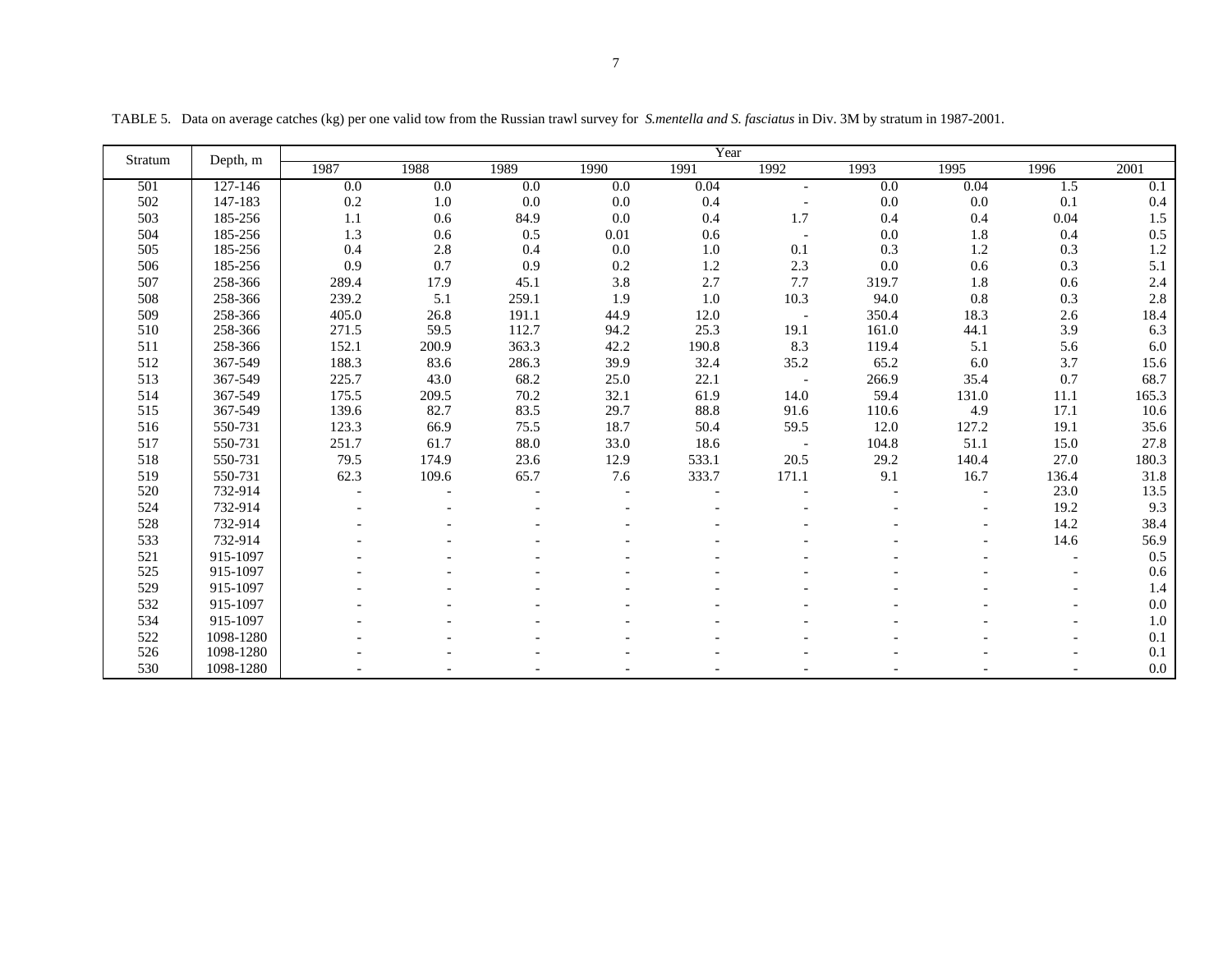| Stratum | Depth, m  | Year   |       |         |         |          |        |        |                          |       |         |  |  |  |
|---------|-----------|--------|-------|---------|---------|----------|--------|--------|--------------------------|-------|---------|--|--|--|
|         |           | 1987   | 1988  | 1989    | 1990    | 1991     | 1992   | 1993   | 1995                     | 1996  | 2001    |  |  |  |
| 501     | 127-146   | 0.0    | 0.0   | 0.0     | 0.0     | 4.0      | $-$    | 0.0    | 0.3                      | 11.7  | 6.3     |  |  |  |
| 502     | 147-183   | 8.2    | 4.3   | $0.0\,$ | $0.0\,$ | $11.0\,$ |        | 0.0    | 0.0                      | 0.8   | 37.3    |  |  |  |
| 503     | 185-256   | 21.4   | 6.7   | 246.9   | 0.0     | 25.2     | 25.2   | 7.0    | 2.7                      | 0.3   | 81.0    |  |  |  |
| 504     | 185-256   | 71.3   | 3.5   | 4.0     | 0.5     | 7.0      |        | 0.0    | 14.3                     | 3.3   | 16.7    |  |  |  |
| 505     | 185-256   | 9.5    | 13.8  | 2.8     | 0.0     | 83.0     | 4.0    | 3.5    | 11.7                     | 3.3   | 37.4    |  |  |  |
| 506     | 185-256   | 27.5   | 23.8  | 13.0    | 3.0     | 56.0     | 35.5   | 0.0    | 6.0                      | 4.7   | 251.4   |  |  |  |
| 507     | 258-366   | 1558.0 | 109.4 | 151.1   | 11.7    | 2590.5   | 108.6  | 6216.8 | 18.3                     | 11.7  | 65.0    |  |  |  |
| 508     | 258-366   | 981.3  | 43.4  | 1032.1  | 6.9     | 6.5      | 50.0   | 327.8  | 7.7                      | 2.3   | 62.6    |  |  |  |
| 509     | 258-366   | 2128.0 | 127.8 | 718.4   | 234.5   | 1512.0   |        | 1122.3 | 163.                     | 23.0  | 179.4   |  |  |  |
| 510     | 258-366   | 1375.5 | 299.0 | 486.6   | 412.4   | 3247.4   | 721.2  | 1513.7 | 470.7                    | 40.3  | 44.1    |  |  |  |
| 511     | 258-366   | 828.3  | 890.4 | 1303.4  | 233.6   | 24826.5  | 217.4  | 1352.0 | 55.3                     | 51.0  | 376.6   |  |  |  |
| 512     | 367-549   | 869.8  | 303.9 | 895.9   | 151.1   | 162.8    | 122.7  | 192.2  | 40.7                     | 27.0  | 92.7    |  |  |  |
| 513     | 367-549   | 607.0  | 141.0 | 149.7   | 80.5    | 48.3     | $\sim$ | 662.7  | 373.3                    | 4.7   | 378.9   |  |  |  |
| 514     | 367-549   | 517.5  | 933.0 | 244.1   | 129.6   | 238.9    | 54.0   | 324.0  | 1239.0                   | 88.3  | 1028.7  |  |  |  |
| 515     | 367-549   | 649.0  | 382.5 | 272.6   | 144.9   | 367.1    | 299.2  | 621.3  | 43.7                     | 130.7 | 206.1   |  |  |  |
| 516     | 550-731   | 210.8  | 118.0 | 132.1   | 31.3    | 105.3    | 114.5  | 23.3   | 295.3                    | 79.3  | 133.4   |  |  |  |
| 517     | 550-731   | 395.0  | 113.3 | 163.3   | 51.0    | 28.0     |        | 242.0  | 198.0                    | 94.8  | 105.0   |  |  |  |
| 518     | 550-731   | 112.0  | 263.3 | 38.0    | 26.0    | 1654.0   | 83.0   | 72.8   | 480.3                    | 188.4 | 763.1   |  |  |  |
| 519     | 550-731   | 91.3   | 173.2 | 104.2   | 13.0    | 800.8    | 459.3  | 20.0   | 132.3                    | 808.3 | 149.0   |  |  |  |
| 520     | 732-914   |        |       |         |         |          |        |        |                          | 110.3 | 40.3    |  |  |  |
| 524     | 732-914   |        |       |         |         |          |        |        | $\overline{\phantom{a}}$ | 119.2 | 29.7    |  |  |  |
| 528     | 732-914   |        |       |         |         |          |        |        |                          | 55.7  | 126.7   |  |  |  |
| 533     | 732-914   |        |       |         |         |          |        |        |                          | 104.7 | 210.5   |  |  |  |
| 521     | 915-1097  |        |       |         |         |          |        |        |                          |       | 1.0     |  |  |  |
| 525     | 915-1097  |        |       |         |         |          |        |        |                          |       | 1.0     |  |  |  |
| 529     | 915-1097  |        |       |         |         |          |        |        |                          |       | 4.0     |  |  |  |
| 532     | 915-1097  |        |       |         |         |          |        |        |                          |       | $0.0\,$ |  |  |  |
| 534     | 915-1097  |        |       |         |         |          |        |        |                          |       | 2.3     |  |  |  |
| 522     | 1098-1280 |        |       |         |         |          |        |        |                          |       | 0.3     |  |  |  |
| 526     | 1098-1280 |        |       |         |         |          |        |        |                          |       | 0.5     |  |  |  |
| 530     | 1098-1280 |        |       |         |         |          |        |        |                          |       | 0.0     |  |  |  |

TABLE 6. Data on average catches (spec.) per one valid tow from the Russian trawl survey for *S. mentella and S. fasciatus* in Div. 3M by stratum in 1987-2001.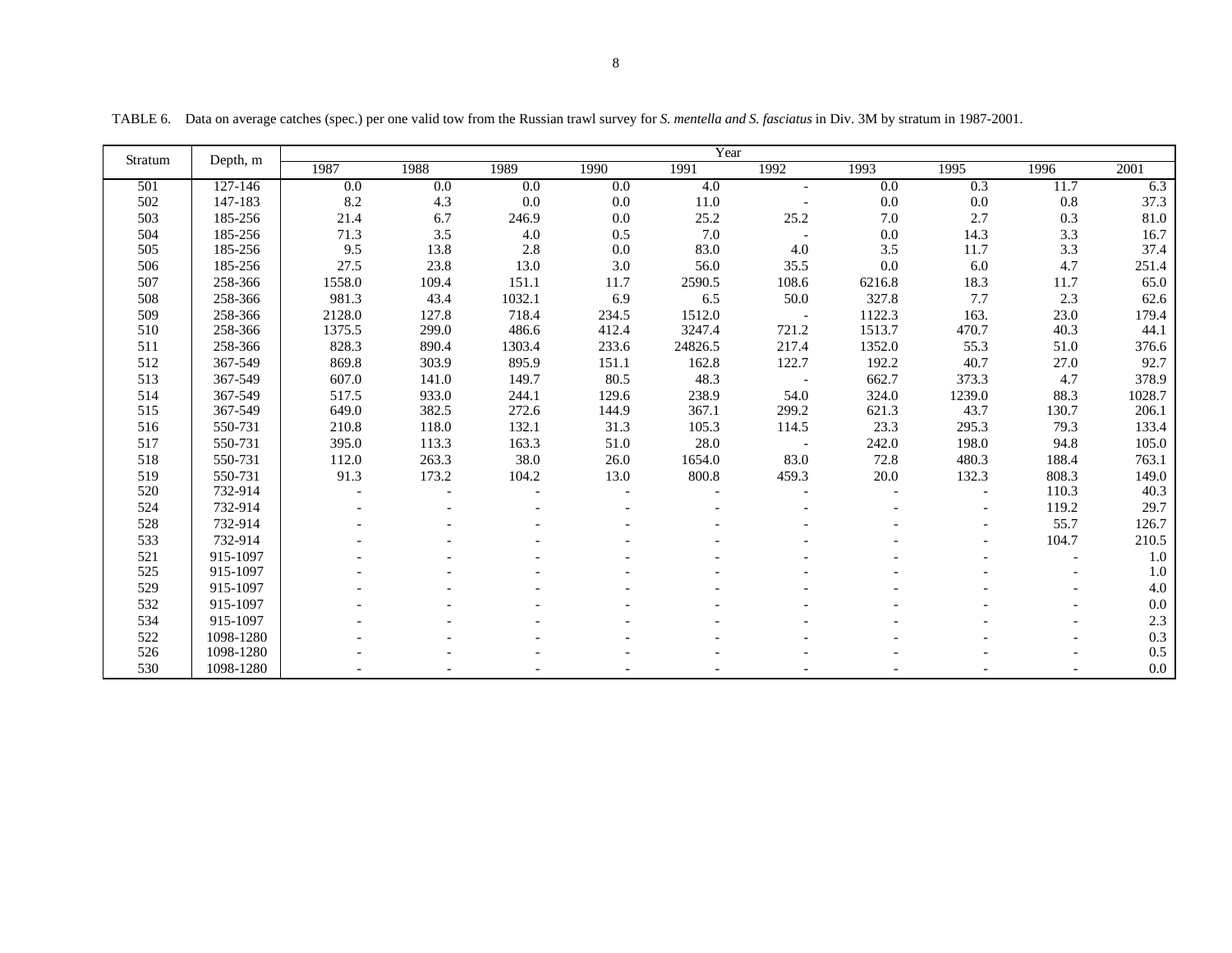|         |           |      |       |      |      | Year |                          |      |         |         |      |
|---------|-----------|------|-------|------|------|------|--------------------------|------|---------|---------|------|
| Stratum | Depth, m  | 1987 | 1988  | 1989 | 1990 | 1991 | 1992                     | 1993 | 1995    | 1996    | 2001 |
| 501     | 127-146   | 0.6  | 0.3   | 14.3 | 0.1  | 0.5  | 0.01                     | 0.3  | 0.2     | 0.04    | 0.9  |
| 502     | 147-183   | 1.4  | 69.0  | 0.4  | 0.2  | 0.6  | 0.0                      | 1.2  | 0.5     | 0.1     | 0.3  |
| 503     | 185-256   | 2.2  | 0.4   | 11.0 | 0.2  | 0.1  | 0.7                      | 1.6  | 0.3     | 0.1     | 0.0  |
| 504     | 185-256   | 0.5  | 0.6   | 0.4  | 0.2  | 0.2  |                          | 0.3  | 0.04    | 1.3     | 0.6  |
| 505     | 185-256   | 11.0 | 152.0 | 6.8  | 18.0 | 0.2  | 0.5                      | 0.4  | 5.2     | 103.0   | 0.3  |
| 506     | 185-256   | 3.8  | 1.2   | 6.2  | 0.2  | 0.6  | 0.6                      | 1.3  | 0.6     | 0.1     | 0.5  |
| 507     | 258-366   | 14.2 | 3.9   | 7.4  | 0.5  | 0.0  | 0.5                      | 0.8  | 1.0     | 0.4     | 0.5  |
| 508     | 258-366   | 0.2  | 0.4   | 1.6  | 0.1  | 0.0  | 0.0                      | 46.0 | 0.3     | 0.4     | 0.7  |
| 509     | 258-366   | 5.1  | 1.2   | 2.6  | 0.0  | 0.0  | $\overline{\phantom{a}}$ | 0.4  | $1.0\,$ | 0.7     | 1.1  |
| 510     | 258-366   | 20.7 | 12.6  | 58.4 | 27.3 | 0.1  | 1.4                      | 3.0  | 1.0     | 0.8     | 2.0  |
| 511     | 258-366   | 14.7 | 16.2  | 10.3 | 1.5  | 0.0  | 0.3                      | 0.6  | 2.0     | $0.8\,$ | 1.9  |
| 512     | 367-549   | 0.0  | 0.0   | 0.0  | 0.0  | 0.0  | 0.2                      | 0.0  | 1.6     | 0.4     | 0.1  |
| 513     | 367-549   | 0.0  | 0.0   | 0.0  | 0.0  | 0.0  | $\overline{\phantom{a}}$ | 0.0  | 0.0     | 0.3     | 1.6  |
| 514     | 367-549   | 0.0  | 0.0   | 0.0  | 0.3  | 0.0  | 1.5                      | 0.0  | 0.0     | 1.9     | 3.3  |
| 515     | 367-549   | 0.0  | 0.0   | 0.2  | 0.0  | 0.0  | 0.2                      | 0.0  | 1.4     | 2.9     | 0.9  |
| 516     | 550-731   | 0.0  | 0.0   | 0.0  | 0.0  | 0.0  | 0.0                      | 0.0  | 1.9     | 0.0     | 0.0  |
| 517     | 550-731   | 0.0  | 0.0   | 0.0  | 0.0  | 0.0  | $\overline{\phantom{a}}$ | 0.0  | 0.0     | 0.0     | 0.0  |
| 518     | 550-731   | 0.0  | 0.7   | 0.0  | 0.0  | 0.0  | 0.0                      | 0.0  | 0.0     | 0.4     | 0.0  |
| 519     | 550-731   | 0.0  | 0.0   | 0.0  | 0.0  | 0.0  | 0.0                      | 0.0  | 1.7     | 0.1     | 0.3  |
| 520     | 732-914   |      |       |      |      |      |                          |      |         | 0.0     | 0.0  |
| 524     | 732-914   |      |       |      |      |      |                          |      |         | 0.4     | 0.0  |
| 528     | 732-914   |      |       |      |      |      |                          |      |         | 0.0     | 0.0  |
| 533     | 732-914   |      |       |      |      |      |                          |      |         | 0.0     | 0.0  |
| 521     | 915-1097  |      |       |      |      |      |                          |      |         |         | 0.0  |
| 525     | 915-1097  |      |       |      |      |      |                          |      |         |         | 0.0  |
| 529     | 915-1097  |      |       |      |      |      |                          |      |         |         | 0.0  |
| 532     | 915-1097  |      |       |      |      |      |                          |      |         |         | 0.0  |
| 534     | 915-1097  |      |       |      |      |      |                          |      |         |         | 0.0  |
| 522     | 1098-1280 |      |       |      |      |      |                          |      |         |         | 0.0  |
| 526     | 1098-1280 |      |       |      |      |      |                          |      |         |         | 0.0  |
| 530     | 1098-1280 |      |       |      |      |      |                          |      |         |         | 0.0  |

TABLE 7. Data on average catches (kg) per one valid tow from the Russian trawl survey for *S. marinus* in Div. 3M by stratum in 1987-2001.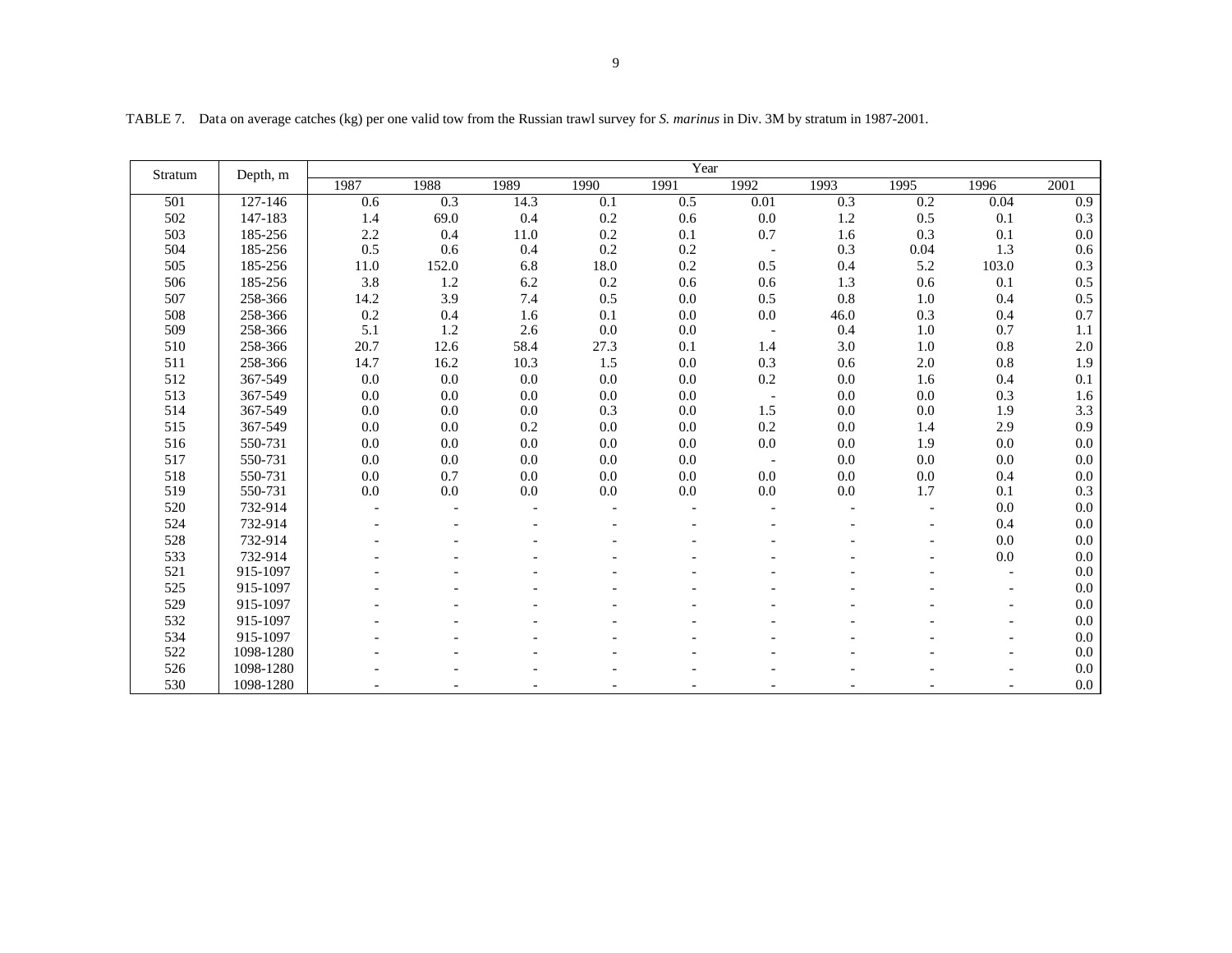|         |             |      |       |         |         | Year |                          |         |      |         |         |
|---------|-------------|------|-------|---------|---------|------|--------------------------|---------|------|---------|---------|
| Stratum | Depth, m    | 1987 | 1988  | 1989    | 1990    | 1991 | 1992                     | 1993    | 1995 | 1996    | 2001    |
| 501     | $127 - 146$ | 23.3 | 2.0   | 68.3    | 0.5     | 31.0 | 0.3                      | 3.7     | 1.7  | 0.3     | 2.3     |
| 502     | 147-183     | 12.6 | 258.4 | 2.4     | 1.8     | 5.4  | 0.0                      | 9.5     | 3.7  | 0.3     | 0.7     |
| 503     | 185-256     | 21.3 | 3.9   | 32.4    | 1.8     | 1.8  | 1.8                      | 13.5    | 1.7  | 0.3     | 0.0     |
| 504     | 185-256     | 1.8  | 1.8   | 1.0     | 1.0     | 5.7  | $\overline{\phantom{a}}$ | 3.3     | 0.3  | 6.7     | 3.3     |
| 505     | 185-256     | 44.7 | 175.3 | 24.4    | 43.7    | 1.5  | 1.0                      | 1.5     | 9.3  | 143.3   | 0.7     |
| 506     | 185-256     | 33.3 | 9.3   | 24.7    | 3.7     | 12.4 | 1.0                      | 15.7    | 3.3  | 0.3     | 3.0     |
| 507     | 258-366     | 32.0 | 8.4   | 24.7    | 1.3     | 0.0  | 1.2                      | 0.8     | 0.7  | 1.7     | 1.3     |
| 508     | 258-366     | 0.8  | 1.0   | 2.0     | 1.0     | 0.0  | 0.0                      | 114.8   | 1.0  | 2.3     | 3.3     |
| 509     | 258-366     | 6.8  | 4.0   | 7.2     | 0.0     | 0.0  | $\overline{\phantom{a}}$ | 1.0     | 4.0  | 3.7     | 4.7     |
| 510     | 258-366     | 35.8 | 22.7  | 89.9    | 49.7    | 0.1  | 2.0                      | 4.7     | 3.0  | 5.3     | 8.0     |
| 511     | 258-366     | 32.0 | 26.8  | 23.6    | 2.9     | 0.0  | $0.8\,$                  | $2.0\,$ | 10.8 | 3.3     | 6.7     |
| 512     | 367-549     | 0.0  | 0.0   | $0.0\,$ | $0.0\,$ | 0.0  | 0.3                      | 0.0     | 6.7  | $2.0\,$ | 0.3     |
| 513     | 367-549     | 0.0  | 0.0   | 0.0     | 0.0     | 0.0  | $\overline{\phantom{a}}$ | 0.0     | 0.0  | 1.7     | 5.0     |
| 514     | 367-549     | 0.0  | 0.0   | 0.0     | 0.1     | 0.0  | 2.0                      | 0.0     | 0.0  | 8.0     | 10.7    |
| 515     | 367-549     | 0.0  | 0.0   | 0.2     | 0.0     | 0.0  | 0.2                      | 0.0     | 2.0  | 10.3    | 3.7     |
| 516     | 550-731     | 0.0  | 0.0   | 0.0     | 0.0     | 0.0  | 0.0                      | 0.0     | 3.7  | 0.0     | 0.0     |
| 517     | 550-731     | 0.0  | 0.0   | 0.0     | 0.0     | 0.0  | $\overline{\phantom{a}}$ | 0.0     | 0.0  | 0.0     | 0.0     |
| 518     | 550-731     | 0.0  | 0.7   | 0.0     | 0.0     | 0.0  | 0.0                      | 0.0     | 0.0  | 0.6     | 0.0     |
| 519     | 550-731     | 0.0  | 0.0   | 0.0     | 0.0     | 0.0  | 0.0                      | 0.0     | 1.7  | 0.3     | 0.5     |
| 520     | 732-914     |      |       |         |         |      |                          |         |      | 0.0     | 0.0     |
| 524     | 732-914     |      |       |         |         |      |                          |         |      | $0.8\,$ | 0.0     |
| 528     | 732-914     |      |       |         |         |      |                          |         |      | 0.0     | 0.0     |
| 533     | 732-914     |      |       |         |         |      |                          |         |      | 0.0     | 0.0     |
| 521     | 915-1097    |      |       |         |         |      |                          |         |      |         | 0.0     |
| 525     | 915-1097    |      |       |         |         |      |                          |         |      |         | 0.0     |
| 529     | 915-1097    |      |       |         |         |      |                          |         |      |         | 0.0     |
| 532     | 915-1097    |      |       |         |         |      |                          |         |      |         | 0.0     |
| 534     | 915-1097    |      |       |         |         |      |                          |         |      |         | 0.0     |
| 522     | 1098-1280   |      |       |         |         |      |                          |         |      |         | 0.0     |
| 526     | 1098-1280   |      |       |         |         |      |                          |         |      |         | 0.0     |
| 530     | 1098-1280   |      |       |         |         |      |                          |         |      |         | $0.0\,$ |

TABLE 8. Data on average catches (spec.) per one valid tow from the Russian trawl survey for *S. marinus* in Div. 3M by stratum in 1987-2001.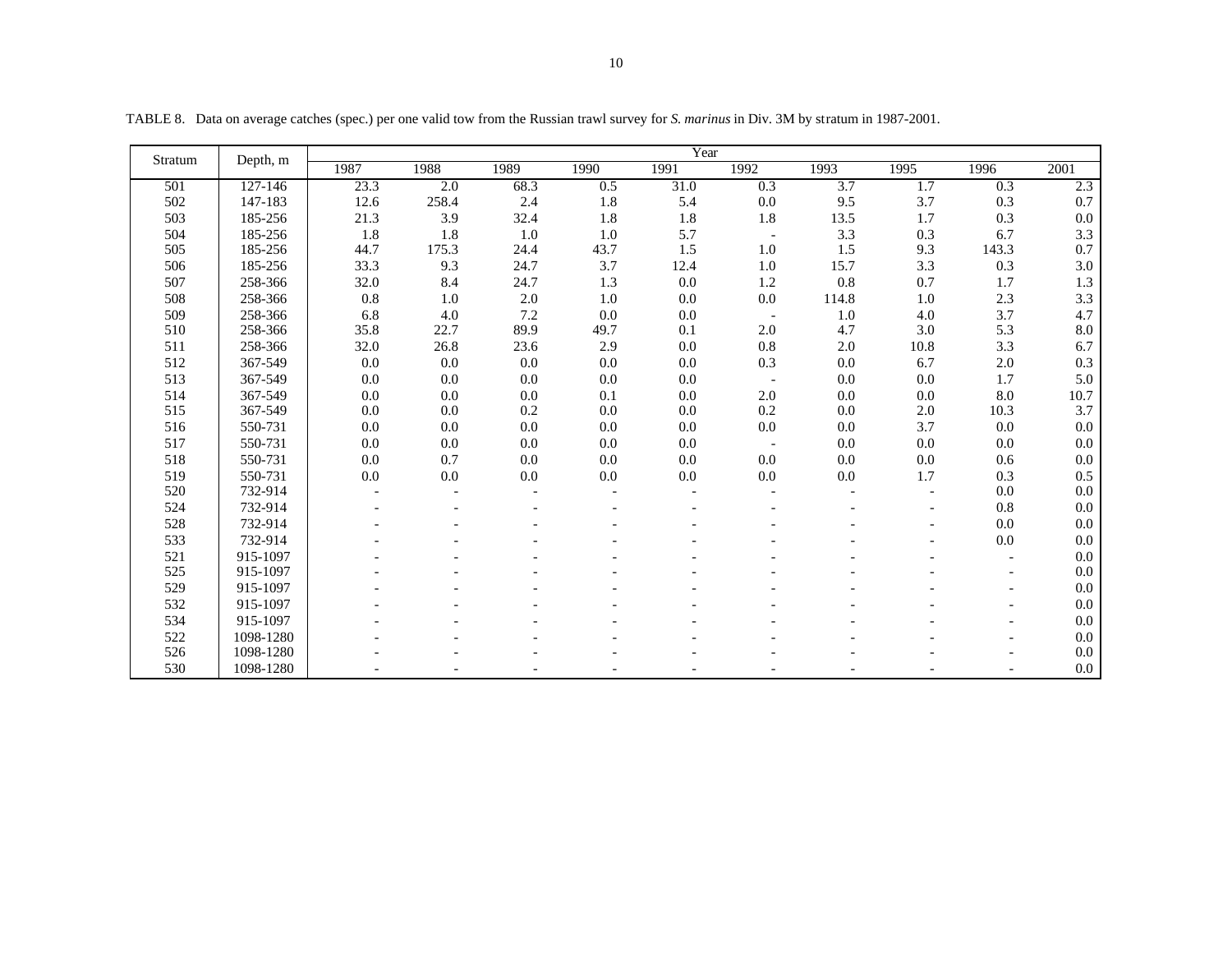| Year | Sebastes marinus         |                     | Sebastes mentella<br>and S. fasciatus |                     | Total                    |                     |  |
|------|--------------------------|---------------------|---------------------------------------|---------------------|--------------------------|---------------------|--|
|      | Abundance,<br>fish $106$ | Biomass,<br>thou. t | Abundance,<br>fish $106$              | Biomass,<br>thou. t | Abundance,<br>fish $106$ | Biomass,<br>thou. t |  |
| 1987 | 12.5                     | 4.3                 | 463.2                                 | 106.4               | 475.7                    | 110.7               |  |
| 1988 | 29.7                     | 14.4                | 183.1                                 | 47.0                | 212.8                    | 61.4                |  |
| 1989 | 15.1                     | 6.8                 | 283.8                                 | 83.3                | 298.9                    | 90.1                |  |
| 1990 | 6.4                      | 3.0                 | 74.7                                  | 17.7                | 81.1                     | 20.7                |  |
| 1991 | 1.9                      | 0.1                 | 2006.1                                | 45.4                | 2008.0                   | 45.5                |  |
| 1992 | 0.6                      | 0.3                 | 119.5                                 | 18.2                | 120.1                    | 18.5                |  |
| 1993 | 8.1                      | 2.8                 | 681.7                                 | 69.8                | 689.8                    | 72.6                |  |
| 1995 | 2.7                      | 0.9                 | 137.9                                 | 20.7                | 140.6                    | 21.6                |  |
| 1996 | 9.6                      | 5.9                 | 62.3                                  | 10.0                | 71.9                     | 15.9                |  |
| 2001 | 2.4                      | 0.7                 | 155.5                                 | 20.4                | 157.9                    | 21.1                |  |

TABLE 9. Estimates provided by the trawl survey for Redfish in Div. 3M for 1987-2001\*.

\* No investigations were carried out in 1994, 1997-2000.



Fig. 1. Position of trawl stations in Div. 3M in 2001.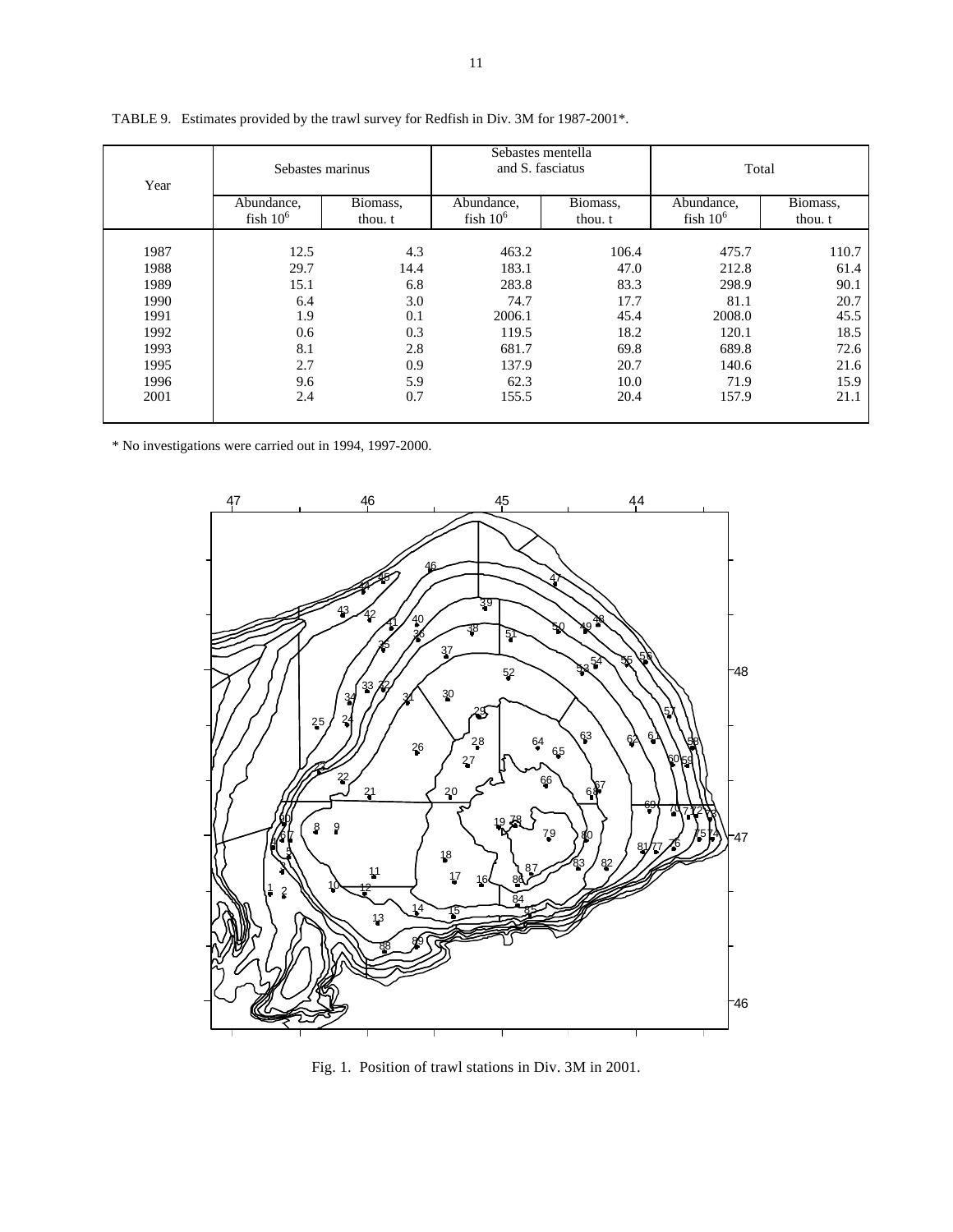

Fig. 2. Length composition of Beaked Redfish in Div. 3M in 2001.



Fig. 3. Age composition of Beaked Redfish in Div. 3M in 2001.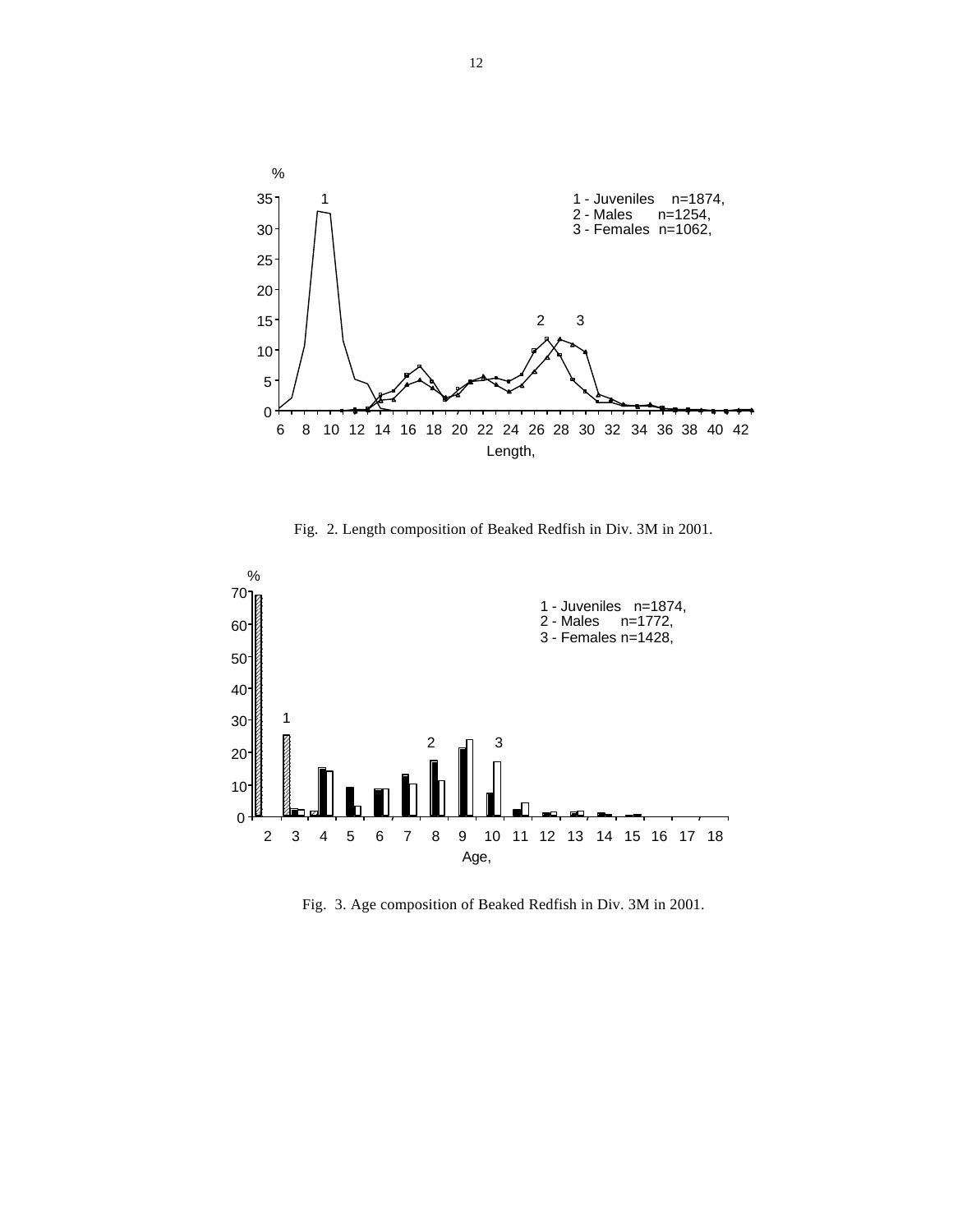

Fig. 4. Length composition of Beaked Redfish in Div. 3M based on data from Russian surveys in 1971-1980.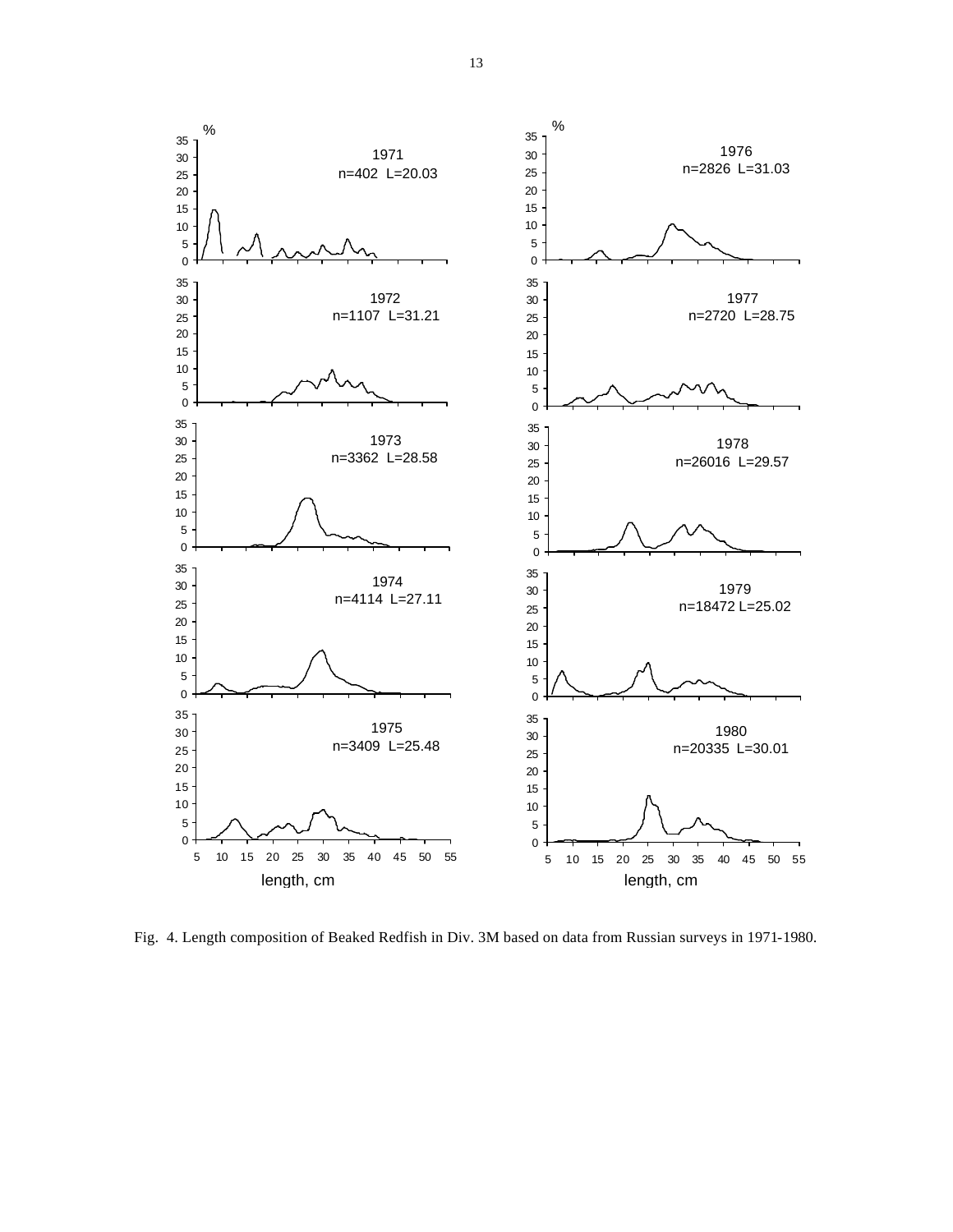

Fig. 5. Length composition of Beaked Redfish in Div. 3M based on data from Russian surveys in 1981-1990.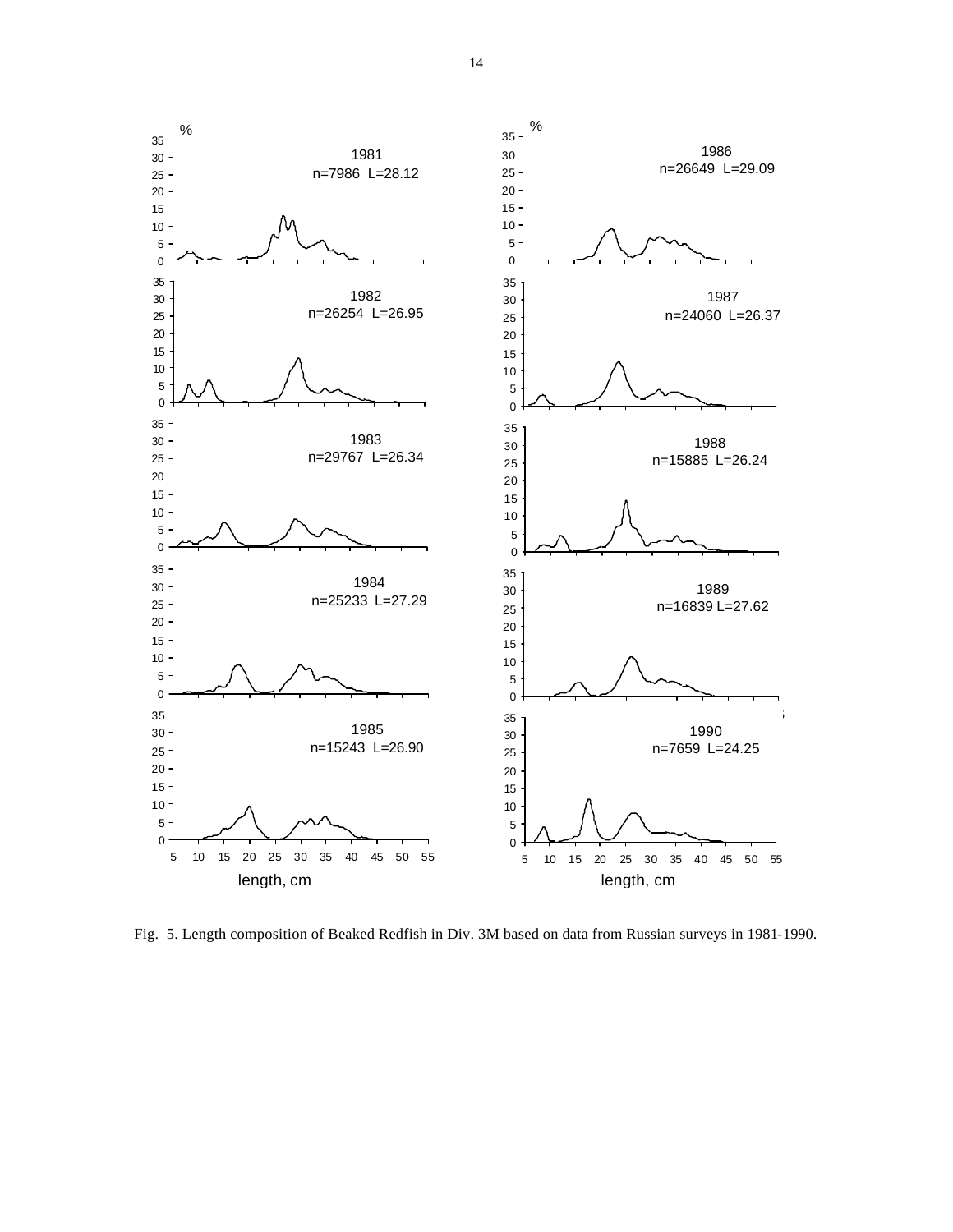



Fig. 6. Length composition of Beaked Redfish in Div. 3M based on data from Russian surveys in 1991-2001.